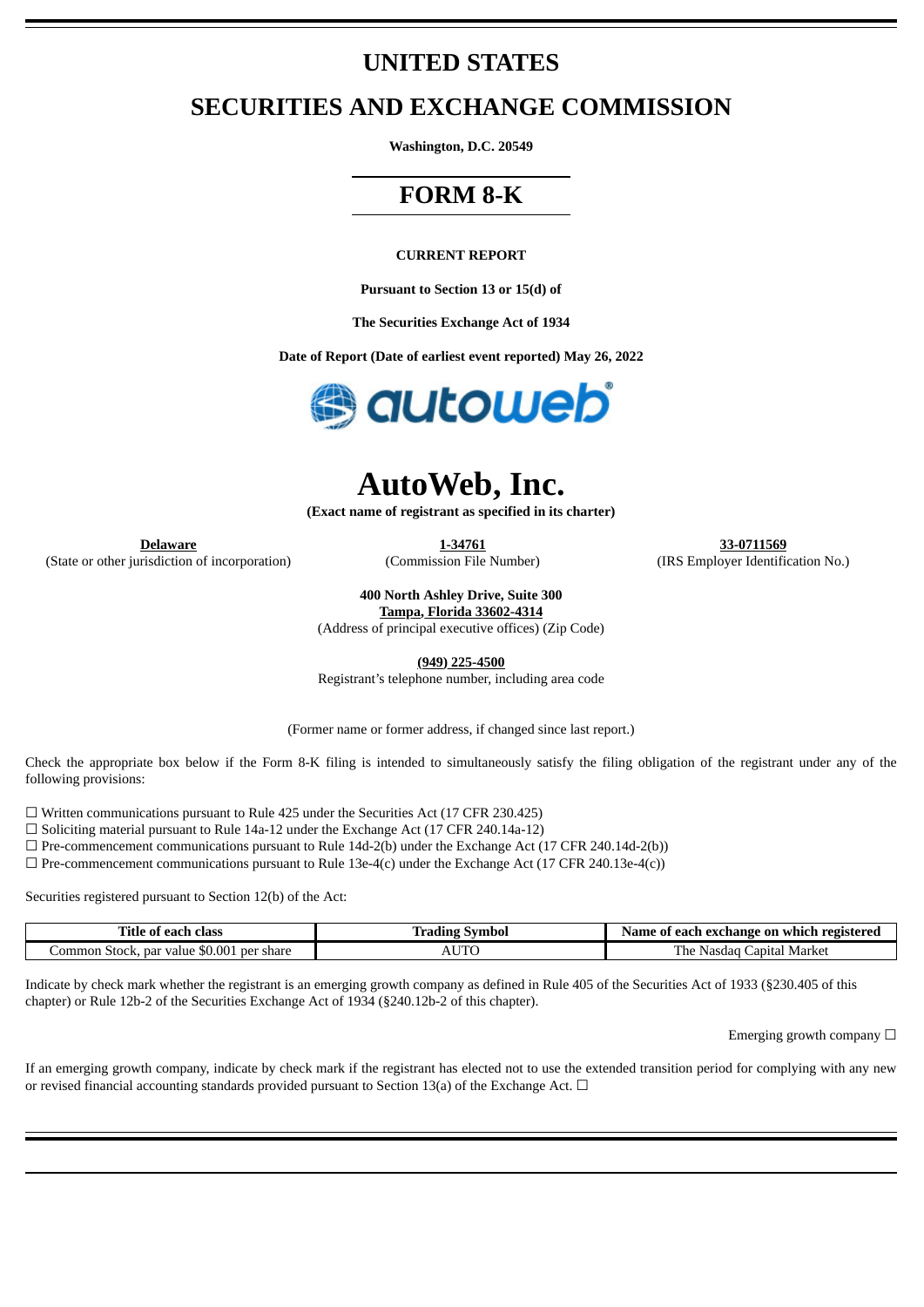#### **Item 1.01 Entry Into a Material Definitive Agreement.**

On May 26, 2022, AutoWeb, Inc. ("**Company**") entered into a Fourth Amendment to Loan, Security and Guarantee Agreement ("**Credit Facility Fourth Amendment**") with CIT Northbridge Credit LLC ("**CNC**") to amend the Company's existing Loan, Security and Guarantee Agreement with CNC initially entered into on March 26, 2020, as amended on May 18, 2020, July 30, 2021, and September 13, 2021 (the existing Loan Agreement, as amended to date, is referred to herein collectively as the "**Credit Facility Agreement**").

The Credit Facility Fourth Amendment provides for (i) a reduction in the minimum borrowing usage requirement from forty percent (40%) to twenty percent (20%) of the aggregate revolver commitments under the Credit Facility Agreement, which results in a reduction in the minimum borrowing usage requirement from \$8.0 million to \$4.0 million; (ii) a reduction in the base amount used to calculate the underusage fee from \$10.0 million to \$6.0 million; and (iii) application of the approximately \$4.0 million in the Company's restricted cash account used as collateral under the Credit Facility Agreement to reduce the current outstanding loan balance under the Credit Facility Agreement by this amount.

The Credit Facility Fourth Amendment also amends the Credit Facility Agreement to allow the financing of insurance premiums for the 2022- 2023 renewal period under the Credit Facility Agreement and that any liens on the associated insurance policies or proceeds thereof that secure the financing of the insurance premiums shall be permitted liens.

The foregoing description of the Credit Facility Agreement and Credit Facility Fourth Amendment is not complete and is qualified in its entirety by reference to the Loan, Security and Guarantee Agreement dated as of March 26, 2020, by and between the Company and CIT Northbridge Credit LLC, which is incorporated herein by reference to [Exhibit](http://www.sec.gov/Archives/edgar/data/1023364/000165495420003343/ex10-1.htm) 10.1 to the Current Report on Form 8-K filed with the SEC on March 26, 2020 (SEC File No. 001-34761), as amended by the First Amendment to Loan, Security and Guarantee Agreement dated as of May 18, 2020, which is incorporated herein by reference to [Exhibit](http://www.sec.gov/Archives/edgar/data/1023364/000165495420005764/ex10-1.htm) 10.1 to the Current Report on Form 8-K filed with the SEC on May 19, 2020 (SEC File No. 001-34761), the Second Amendment to and Consent Under Loan, Security and Guarantee Agreement dated as of July 30, 2021, which is incorporated herein by reference to [Exhibit](http://www.sec.gov/Archives/edgar/data/1023364/000165495421008422/ex10-1.htm) 10.1 to the Current Report on Form 8-K filed with the SEC on August 2, 2021 (SEC File No. 001-34761), the Third Amendment to Loan, Security and Guarantee Agreement, dated as of September 13, 2021, which is incorporated herein by reference to **[Exhibit](http://www.sec.gov/Archives/edgar/data/0001023364/000165495421010119/auto_ex101.htm) 10.1** to the Current Report on Form 8-K filed with the SEC on September 15, 2021 (SEC File No. 001-34761), and the Fourth Amendment to Loan, Security and Guarantee Agreement, a copy of which is filed as Exhibit 10.1 to this Current Report on Form 8-K and is hereby incorporated by reference.

#### Item 5.02 Departure of Directors or Certain Officers; Election of Directors; Appointment of Certain Officers; Compensatory Arrangements **of Certain Officers.**

On May 27, 2022, Michael A. Carpenter notified the Chairman of the Board of Directors ("**Board**") of the Company that, effective immediately, he was resigning his position as a member of the Board and as a member of the Board's Audit Committee ("**Audit Committee**").

Mr. Carpenter was a member of the Board's Audit Committee. Mr. Michael J. Fuchs has been appointed by the Board to serve as a member of the Audit Committee to replace Mr. Carpenter.

#### **Item 5.03 Amendments to Articles of Incorporation or Bylaws; Change in Fiscal Year**

On June 1, 2022, the Board approved an amendment ("**Bylaw Amendment No. 2**") to Section 3.02 of the Company's Seventh Amended and Restated Bylaws ("**Bylaws**") to decrease the number of authorized directors on the Board from eight (8) to five (5) members. Bylaw Amendment No. 2 will be effective upon expiration of the term of the Board's Class III Directors upon commencement of the 2022 Annual Meeting of Stockholders ("**Effective Time**"). Bylaw Amendment No. 2 supersedes Amendment No. 1 to the Bylaws that was previously reported and that was to be effective as of the Effective Time to reduce the number of authorized directors of the Company from eight (8) to seven (7).

#### **Item 9.01 Financial Statements and Exhibits.**

- d. Exhibits
	- [3.1](#page-3-0) Amendment Number 2 to Seventh Amended and Restated Bylaws of AutoWeb, Inc. (to be effective upon the expiration of the term of the Class III directors upon commencement of the 2022 Annual Meeting of Stockholders)
	- [10.1](#page-4-0) Fourth Amendment to Loan, Security and Guarantee Agreement dated as of May 26, 2022, by and between AutoWeb, Inc., a Delaware corporation, and CIT Northbridge Credit LLC.
- 104 Cover Page Interactive Data File (formatted as inline XBRL)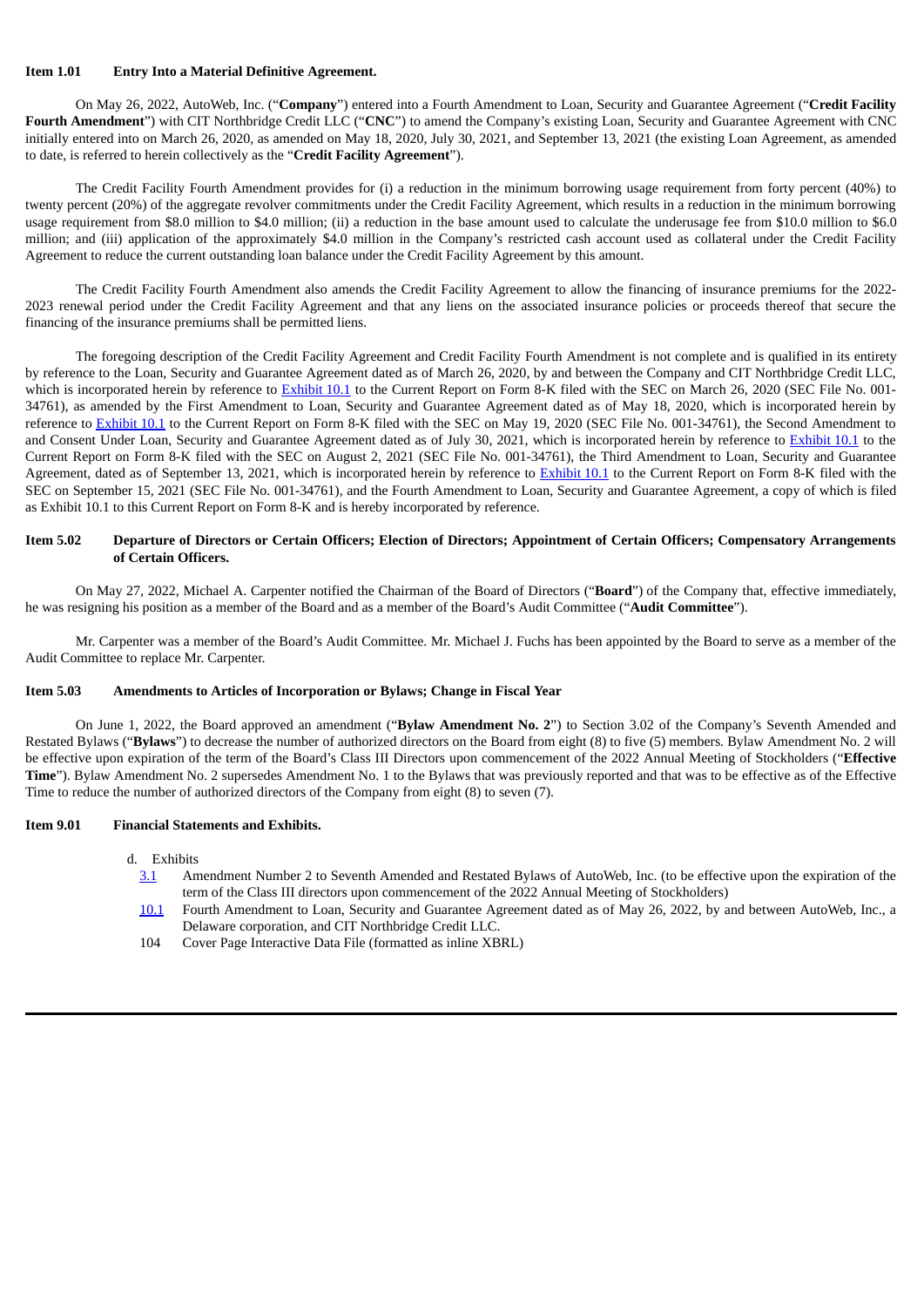# **SIGNATURES**

Pursuant to the requirements of the Securities Exchange Act of 1934, the registrant has duly caused this report to be signed on its behalf by the undersigned hereunto duly authorized.

Date: June 1, 2022

AUTOWEB, INC.

By: /s/ Glenn E. Fuller Glenn E. Fuller Executive Vice President, Chief Legal Officer and Secretary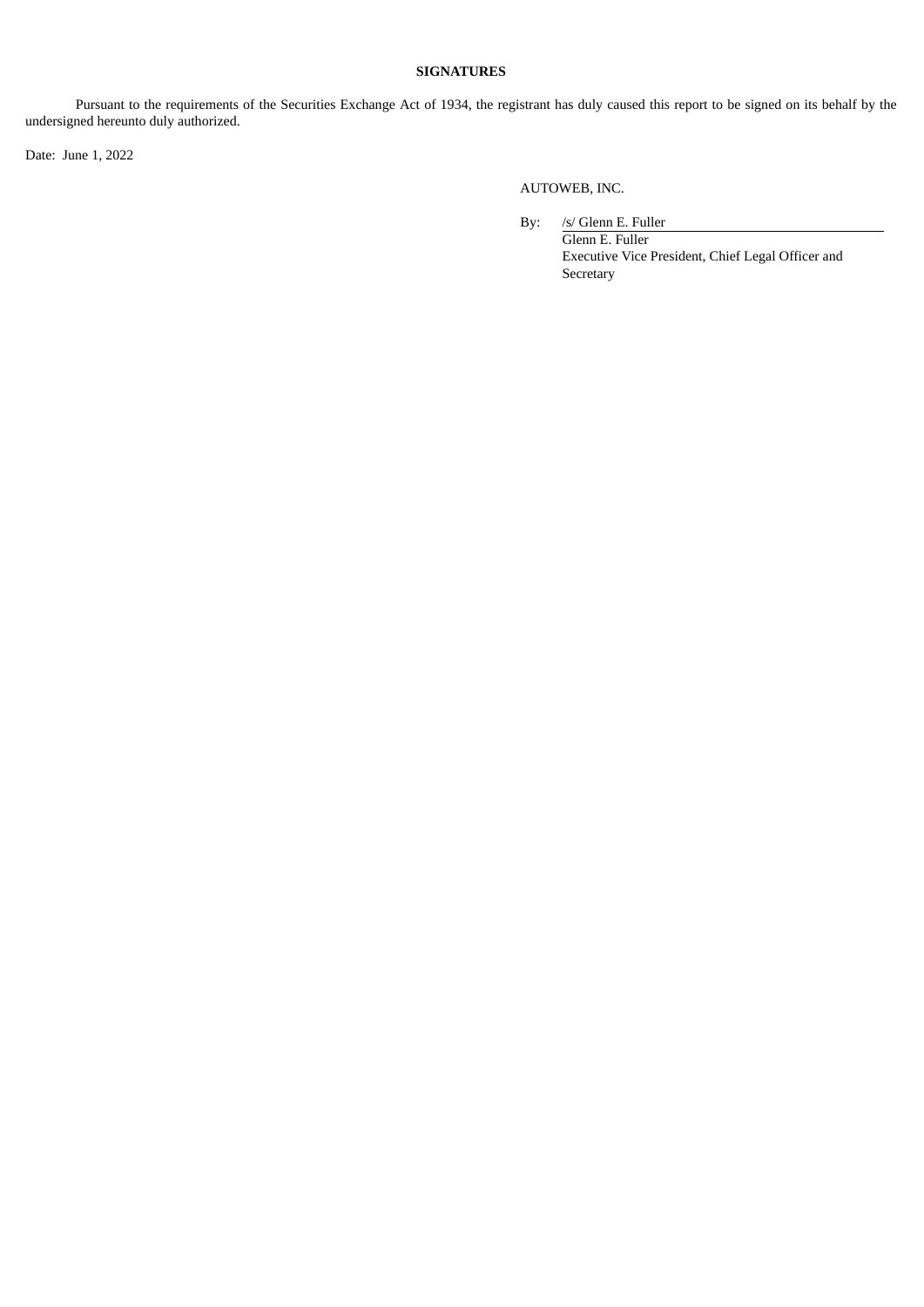# **AMENDMENT NO. 2**

**TO**

## **SEVENTH AMENDED AND RESTATED BYLAWS**

**OF**

# **AUTOWEB, INC.**

# **(a Delaware corporation)**

<span id="page-3-0"></span>Effective upon expiration of the term of the Board of Directors' Class III Directors upon commencement of the 2022 Annual Meeting of Stockholders of AutoWeb, Inc. ("**Corporation**"), Article III, Section 3.02 of the Seventh Amended and Restated Bylaws of the Corporation is hereby amended in its entirety to read as set forth below:

"Section 3.02 NUMBER. The authorized number of directors of the Corporation shall be five (5) members until changed by an amendment of this Section 3.02. Directors need not be stockholders in the Corporation."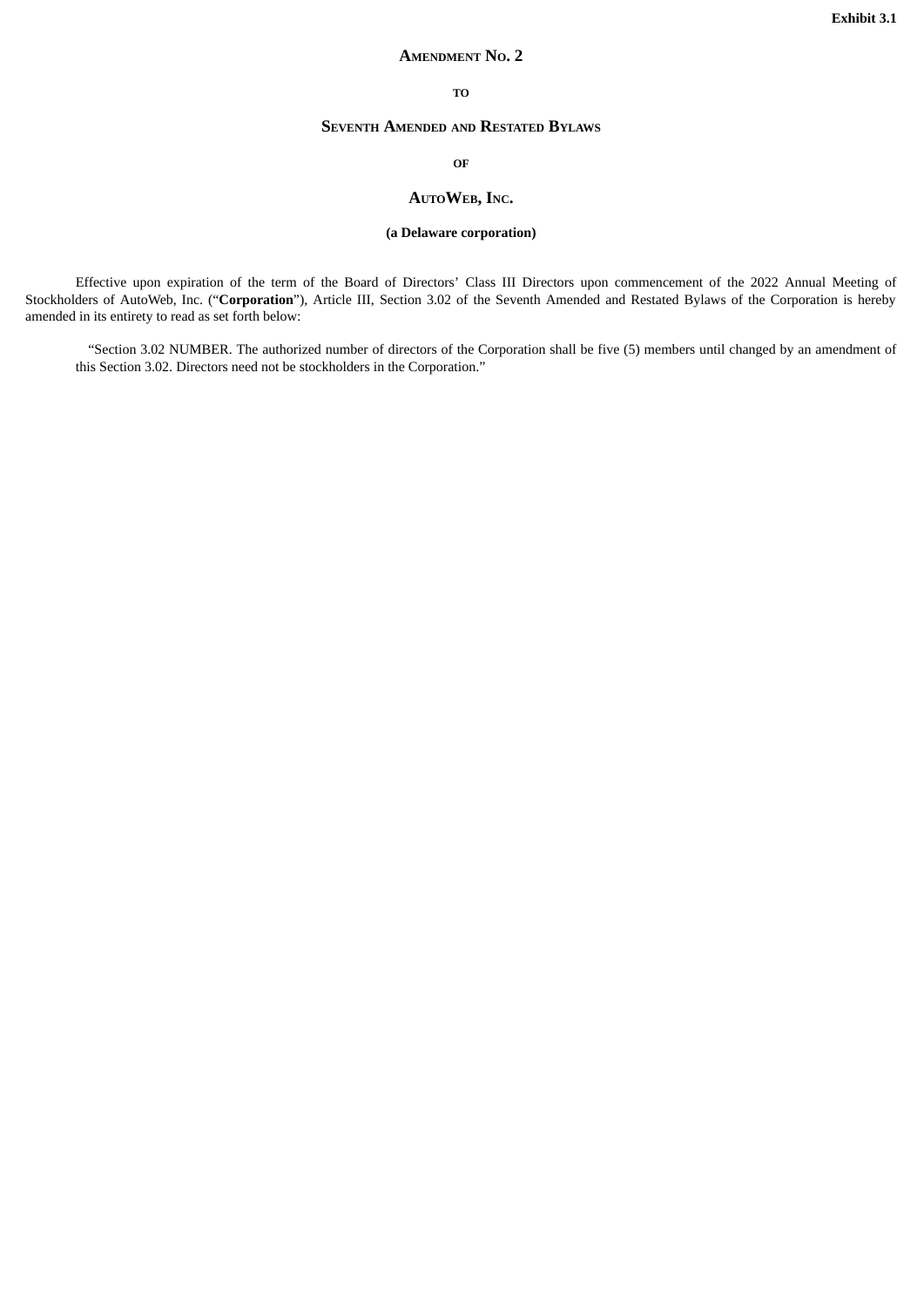#### **FOURTH AMENDMENT TO LOAN, SECURITY AND GUARANTEE AGREEMENT**

<span id="page-4-0"></span>This **FOURTH AMENDMENT TO LOAN, SECURITY AND GUARANTEE AGREEMENT** (this "Amendment"), dated as of May 26, 2022 (the "Amendment Date"), is entered into by and among **AUTOWEB, INC.**, a Delaware corporation (the "Borrower"), **THE OTHER OBLIGORS PARTY HERETO**, **THE LENDERS PARTY HERETO**, and **CIT NORTHBRIDGE CREDIT LLC**, a Delaware limited liability company, as agent for the Lenders (in such capacity, together with its successors and assigns, "Agent").

**WHEREAS**, the Borrower, the other Obligors party thereto, the financial institutions from time to time party thereto as lenders (collectively, the "Lenders") and the Agent are parties to that certain Loan, Security and Guarantee Agreement dated as of March 26, 2020 (as amended by that certain First Amendment to Loan, Security and Guarantee Agreement dated as of May 18, 2020, that certain Second Amendment to and Consent Under Loan, Security and Guarantee Agreement dated as of July 30, 2021, that certain Third Amendment to Loan, Security and Guarantee Agreement dated as of September 13, 2021, and as the same may be further amended, restated, supplemented, or otherwise modified from time to time, the "Loan Agreement");

**WHEREAS**, in connection with the foregoing, the Borrower has requested that the Agent and Lenders amend certain provisions of the Loan Agreement as set forth herein; and

**WHEREAS**, the Agent and Lenders have agreed to such amendments subject to the terms and conditions set forth herein.

**NOW, THEREFORE**, in consideration of the premises and agreements, provisions and covenants herein contained, the parties hereto agree as follows:

**Section 1. Defined Terms**. Capitalized terms used but not defined herein shall have the meanings assigned to such terms in the Loan Agreement (as amended hereby).

**Section 2. Amendments***.* Subject to the satisfaction of the conditions set forth herein, effective as of the Amendment Date, the terms of the Loan Agreement are hereby amended as follows:

2.1 Section 1.1 of the Loan Agreement is hereby amended by inserting the following new definition in its proper alphabetical order:

Fourth Amendment Effective Date: May 26, 2022.

2.2 The following definitions in Section 1.1 of the Loan Agreement are hereby and restated to read in their entirety as follows:

Average Monthly Revolver Underusage: for any calendar month, an amount equal to \$6,000,000 minus the Average Daily Revolver Usage for such calendar month; provided, that in no event shall the Average Monthly Revolver Underusage for any calendar month be less than zero.

Minimum Balance: 20% of the aggregate Revolver Commitments.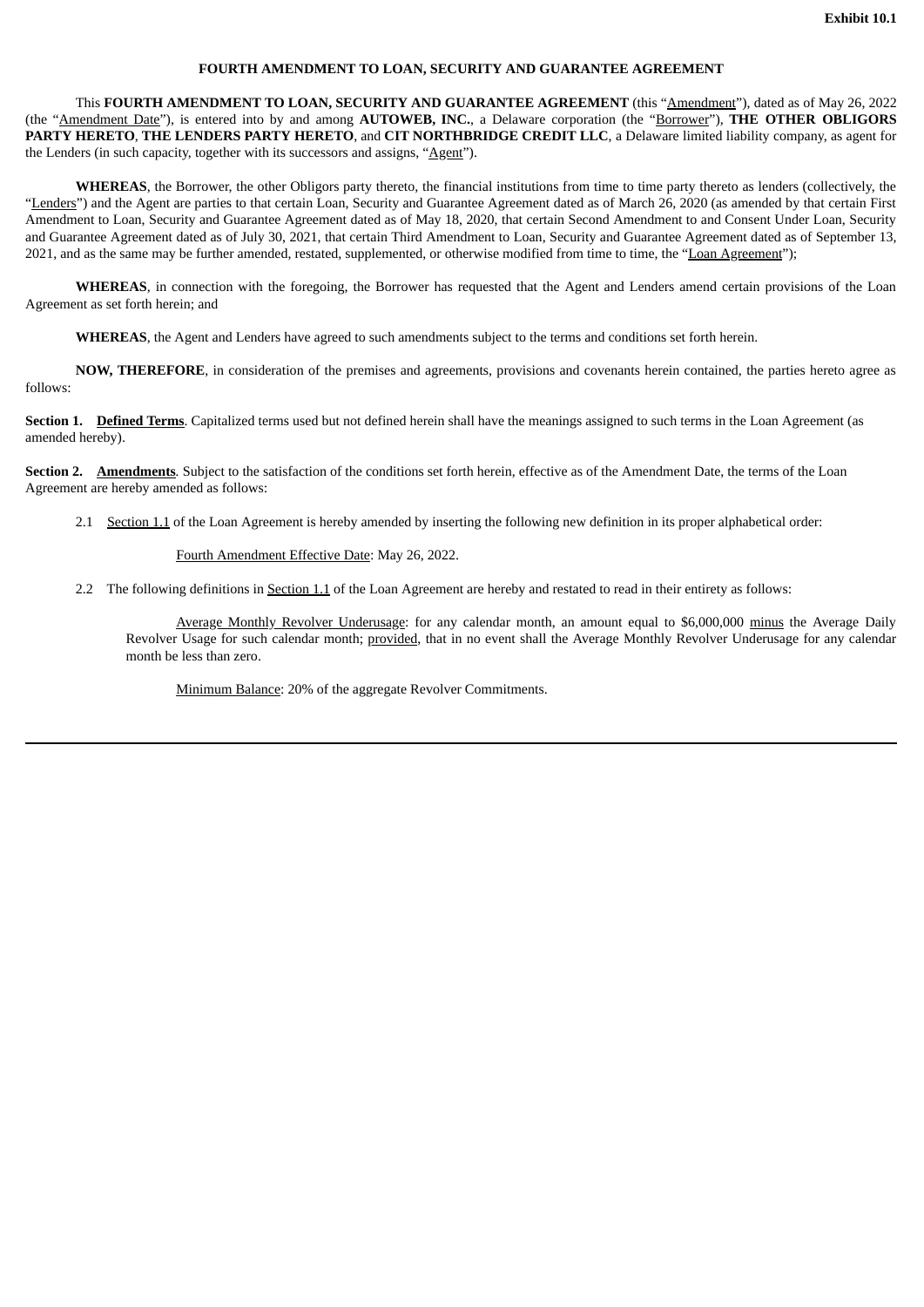2.3 Section 8.5 of the Loan Agreement is hereby amended by adding the following new sentence at the end thereof:

Notwithstanding anything to the contrary in this Agreement or in any other Loan Document, Borrower hereby authorizes Agent, on the Fourth Amendment Effective Date, to withdraw all of the cash on deposit in the Controlled Deposit Account with account number ending in #0730 (which, as of the Fourth Amendment Effective Date, is approximately \$4,017,582.94) and apply all of such cash as a repayment of the Revolver Loans, without a permanent reduction of the Revolver Commitments. Borrower acknowledges and agrees that after such withdrawal and repayment is made, the Cash Formula Amount will be \$0.

2.4 Section 10.2.1 of the Loan Agreement is hereby amended by adding the following new Section 10.2.1(n) thereto in proper alphabetical order:

> (n) Debt arising from the financing of insurance premiums of Borrower for insurance policies providing coverage from and including April 2022 through April 2023, so long as (i) the aggregate amount of such Debt shall not at any time exceed \$619,939.40, and (ii) on or before the 5<sup>th</sup> day after each quarterly installment of such Debt is due, Borrower shall deliver to Agent evidence that each such quarterly installment has been paid in full to the applicable insurance provider.

2.5 Section 10.2.2 of the Loan Agreement is hereby amended by adding the following new Section 10.2.2(r) thereto in proper alphabetical order:

(r) Liens on insurance policies, the proceeds thereof, and any additional premiums required under such insurance policies, in each case, securing the financing of the premiums with respect to such insurance policies to the extent such financing is permitted pursuant to **Section 10.2.1(n)**.

**Section 3. Conditions to Effectiveness***.* This Amendment shall be effective as of the Amendment Date upon the satisfaction of each of the following conditions, and in case of any documentation to be delivered to the Agent, such documentation shall be in form and substance reasonably satisfactory to the Agent:

(a) This Amendment shall have been duly executed and delivered by the Borrower, the other Obligors, the Agent and the Lenders.

(b) The representations and warranties of each Obligor set forth in Section 4(a) of this Amendment shall be true and correct in all material respects on and as of the Amendment Date; provided that, to the extent that such representations and warranties specifically refer to an earlier date, they shall be true and correct in all material respects as of such earlier date; provided further that any representation and warranty that is qualified as to "materiality," "Material Adverse Effect" or similar language shall be true and correct in all respects on the date of such credit extension or on such earlier date, as the case may be.

(c) No Default or Event of Default shall exist or would result from the execution of this Amendment or the transactions contemplated hereby.

(d) The Borrower shall have paid to the Agent (i) a non-refundable amendment fee in the amount of \$10,000, which shall be earned, due, and payable on the Amendment Date in immediately available funds and (ii) the reasonable and documented costs and expenses of the Agent incurred by it in connection with the transactions contemplated hereby.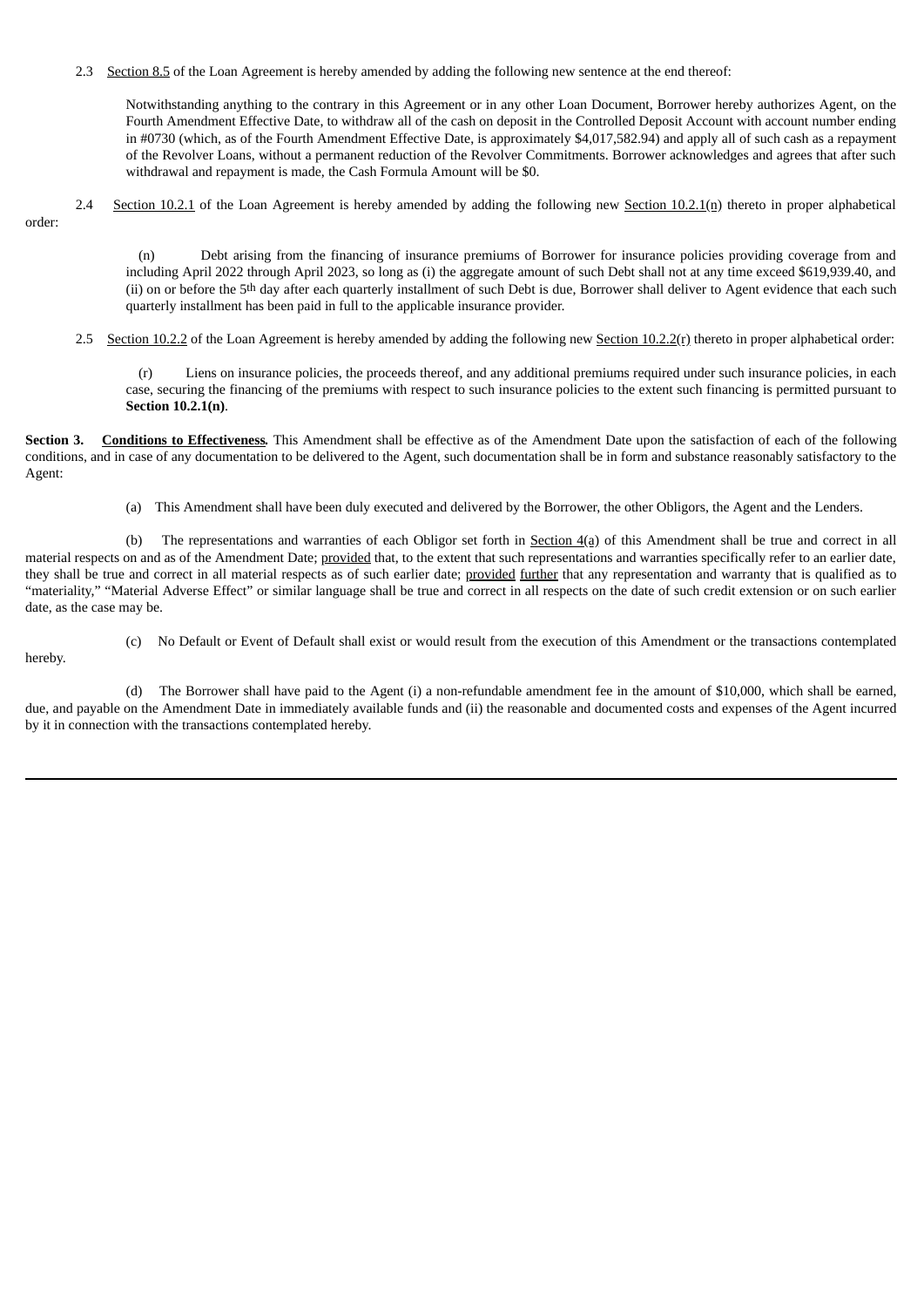#### **Section 4. Representations and Warranties**.

(a) Each Obligor hereby represents and warrants, on and as of the Amendment Date, that:

(i) The representations and warranties of each Obligor set forth in Section 9 of the Loan Agreement and in each other Loan Document are true and correct in all material respects on and as of the Amendment Date; provided that, to the extent that such representations and warranties specifically refer to an earlier date, they are true and correct in all material respects as of such earlier date; provided further that any representation and warranty that is qualified as to "materiality," "Material Adverse Effect" or similar language is true and correct in all respects on the date of such credit extension or on such earlier date, as the case may be.

(ii) No Default or Event of Default exists or will result from the execution of this Amendment.

(iii) Each Obligor has all requisite power and authority to execute, deliver and perform its obligations under this Amendment. The execution, delivery and performance of this Amendment (A) are within such Obligor's corporate or other powers, (B) have been duly authorized by all necessary corporate or other organizational action, and (C) do not (1) require any consent or approval of any holders of Equity Interests of any Obligor, except those already obtained, (2) contravene the Organic Documents of any Obligor, (3) violate or cause a default under any Applicable Law or Material Contract except where the violation or default would not reasonably be expected to result in a Material Adverse Effect, or (4) result in or require imposition of a Lien (other than Permitted Liens) on any Obligor's Property.

(iv) This Amendment has been duly executed and delivered by each Obligor that is a party thereto.

(v) This Amendment constitutes a legal, valid and binding obligation of such Obligor, enforceable in accordance with its terms, except as enforceability may be limited by bankruptcy, insolvency or similar laws affecting the enforcement of creditors' rights generally.

#### **Section 5. Effect on Loan Documents**.

(a) On and after the Amendment Date, each reference in any Loan Document, and in any other document or instrument incidental thereto, to the Loan Agreement shall mean and be a reference to the Loan Agreement as amended by this Amendment, and each reference in the Loan Agreement to "this Agreement", "herein", "hereinafter", "hereto", "hereof", and words of similar import shall mean, from and after the Amendment Date, the Loan Agreement as amended by this Amendment.

(b) Except as expressly amended hereby, the provisions of the Loan Documents are and shall continue to be in full force and effect and are hereby in all respects ratified and confirmed.

(c) The execution, delivery and effectiveness of this Amendment shall not operate as a waiver of any right, power or remedy of any Lender or any Agent under any of the Loan Documents, nor constitute a waiver of any provision of the Loan Documents or in any way limit, impair or otherwise affect the rights and remedies of the Agent or the Lenders under the Loan Documents.

(d) Each party hereto acknowledges and agrees that, on and after the Amendment Date, this Amendment shall constitute a Loan Document for all purposes under the Amended Loan Documents.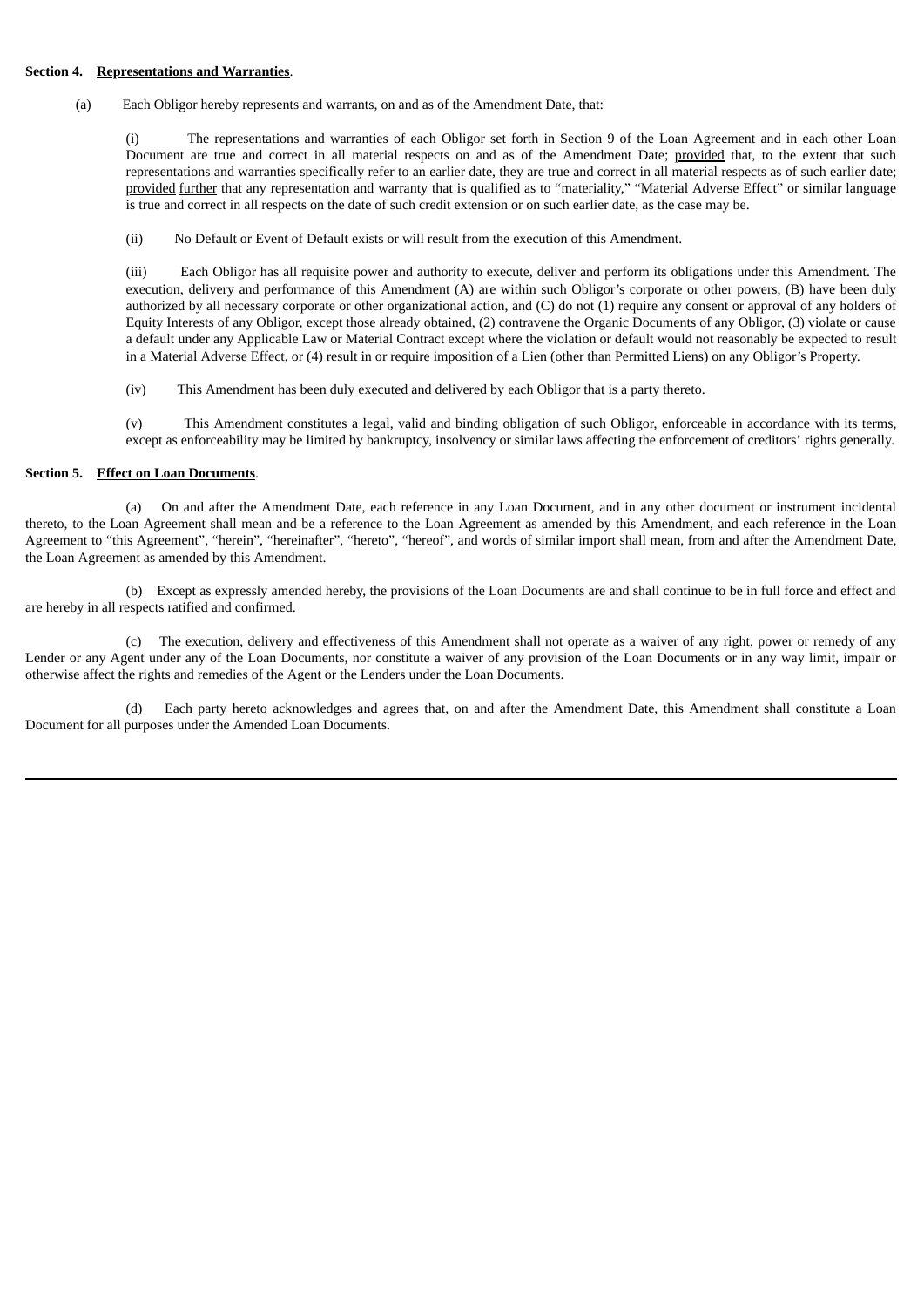**Section 6. Non-Reliance on Agent**. Each Lender acknowledges that it has, independently and without reliance upon the Agent or any other Lender and based on such documents and information as it has deemed appropriate, made its own credit analysis and decision to enter into this Amendment. Each Lender also acknowledges that it will, without reliance upon the Agent or any other Lender and based on such documents and information as it shall from time to time deem appropriate, continue to make its own credit decisions in taking or not taking action under or based upon this Amendment, the Loan Agreement, any other Loan Document, any related agreement or any document furnished hereunder or thereunder.

**Section 7. Reaffirmation; Other Agreements**. Subject to any limitations on its obligations expressly stated in the Loan Documents to which it is a party, each Obligor (a) acknowledges and agrees, as of the Amendment Date, that all of its obligations under the Loan Documents to which it is a party are reaffirmed and remain in full force and effect on a continuous basis and (b) reaffirms each Lien granted by each Obligor pursuant to the Collateral Documents, all of which obligations and Liens remain in full force and effect after giving effect to this Amendment. Further, each Obligor acknowledges and agrees that the amendments set forth herein do not constitute any course of dealing between the Agent, the Lenders, and the Obligors. Nothing contained in this Amendment shall be construed as substitution or novation of the obligations outstanding under the Loan Agreement or the other Loan Documents.

**Section 8. No Actions, Claims, Etc.**. As of the date hereof, each of the Obligors hereby acknowledges and confirms that it has no knowledge of any actions, causes of action, claims, demands, damages and liabilities of whatever kind or nature, in law or in equity, against the Agent, the Lenders, or the Agent's or the Lenders' respective officers, employees, representatives, agents, advisors, consultants, counsel or directors arising from any action by such Persons, or failure of such Persons to act on or prior to the date hereof.

**Section 9. Release of Claims**. In consideration of the Lenders' and the Agent's agreements contained in this Amendment, each Obligor hereby irrevocably releases and forever discharges the Lenders and the Agent and their respective affiliates, subsidiaries, successors, assigns, directors, officers, employees, representatives, agents, advisors, consultants and counsel (each, a "Released Person") of and from any and all claims, suits, actions, investigations, proceedings, demands or damages, whether based in contract, tort, implied or express warranty, strict liability, criminal or civil statute, common law or otherwise of any kind or character, known or unknown, which such Obligor ever had or now has against the Agent, any Lender or any other Released Person which relates, directly or indirectly, to any acts or omissions of Agent, any Lender or any other Released Person on or prior to the date hereof.

**Section 10. Governing Law.** THIS AMENDMENT SHALL BE GOVERNED BY, AND CONSTRUED IN ACCORDANCE WITH, THE LAW OF THE STATE OF NEW YORK.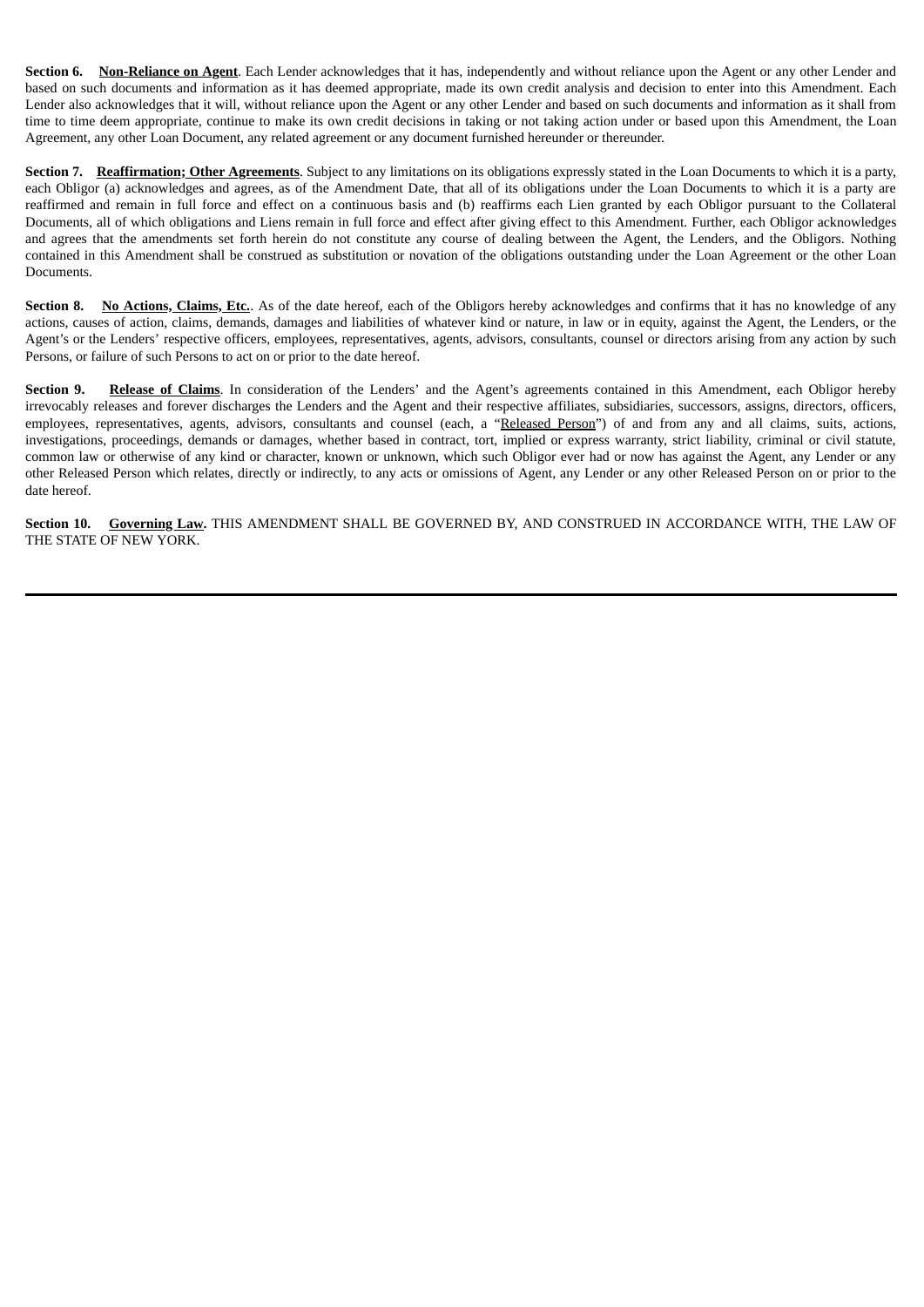#### **Section 11. Miscellaneous.**

(a) This Amendment is binding and enforceable as of the date hereof against each party hereto and its successors and permitted assigns.

(b) This Amendment may be executed in one or more counterparts, each of which shall be deemed an original, but all of which together shall constitute one and the same instrument. Delivery of an executed signature page counterpart hereof by telecopy, emailed pdf. or any other electronic means that reproduces an image of the actual executed signature page shall be effective as delivery of a manually executed counterpart hereof. The words "execution," "signed," "signature," "delivery," and words of like import in or relating to any document to be signed in connection with this Amendment and the transactions contemplated hereby shall be deemed to include electronic signatures, the electronic association of signatures and records on electronic platforms, deliveries or the keeping of records in electronic form, each of which shall be of the same legal effect, validity or enforceability as a manually executed signature, physical delivery thereof or the use of a paper-based recordkeeping system, as the case may be, to the extent and as provided for in any applicable law, including the Federal Electronic Signatures in Global and National Commerce Act, the New York State Electronic Signatures and Records Act, any other similar state laws based on the Uniform Electronic Transactions Act or the Uniform Commercial Code, each as amended, and the parties hereto hereby waive any objection to the contrary, provided that (x) nothing herein shall require the Agent to accept electronic signature counterparts in any form or format and (y) Agent reserves the right to require, at any time and at its sole discretion, the delivery of manually executed counterpart signature pages to this Amendment and the parties hereto agree to promptly deliver such manually executed counterpart signature pages.

(c) If any provision of this Amendment is held to be illegal, invalid or unenforceable, (i) the legality, validity and enforceability of the remaining provisions of this Amendment shall not be affected or impaired thereby and (ii) the parties shall endeavor in good faith negotiations to replace the illegal, invalid or unenforceable provisions with valid provisions the economic effect of which comes as close as possible to that of the illegal, invalid or unenforceable provisions. The invalidity of a provision in a particular jurisdiction shall not invalidate or render unenforceable such provision in any other jurisdiction.

(d) Borrower shall pay all out of pocket costs and expenses of Agent incurred in connection with this Amendment including, without limitation, reasonable attorneys' fees and expenses.

*[Remainder of page intentionally left blank; signature pages follow]*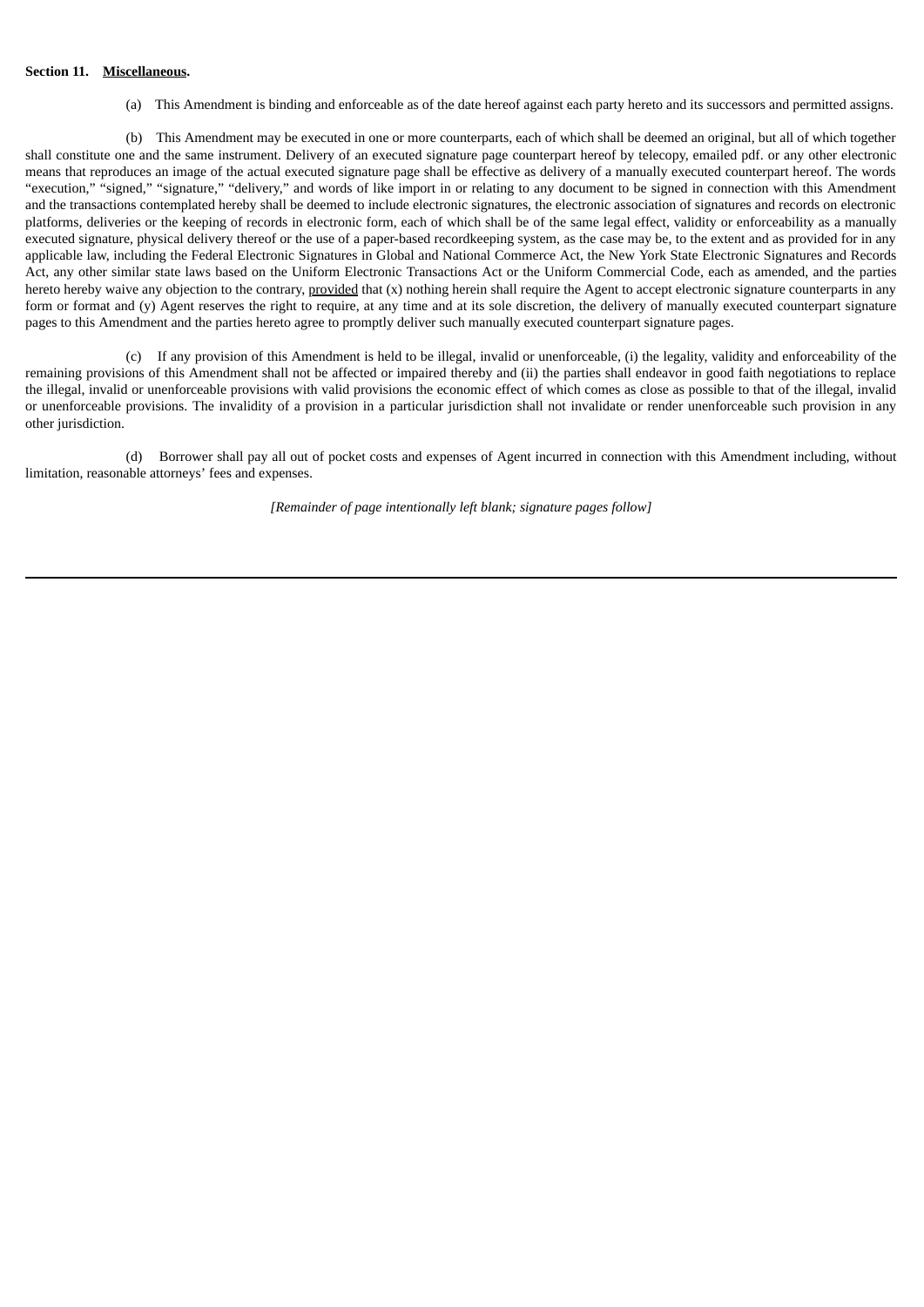**IN WITNESS WHEREOF**, the parties hereto, by their officers thereunto duly authorized, have executed this Amendment as of the day and year first above written.

#### **BORROWER:**

# **AUTOWEB, INC.**

By: /s/ Glenn E. Fuller Name: Glenn E. Fuller Title: Executive Vice President, Chief Legal Officer and Secretary

#### **GUARANTORS:**

# **AUTOBYTEL, INC.**

By: /s/ Glenn E. Fuller Name: Glenn E. Fuller Title: Executive Vice President, Chief Legal Officer and Secretary

# **AW GUA USA, INC.**

By: /s/ Glenn E. Fuller Name: Glenn E. Fuller Title: Executive Vice President, Chief Legal Officer and Secretary

## **CAR.COM, INC.**

By: /s/ Glenn E. Fuller Name: Glenn E. Fuller Title: Executive Vice President, Chief Legal Officer and Secretary

#### **TRADEIN EXPERT, INC.**

By: /s/ Glenn E. Fuller Name: Glenn E. Fuller Title: Executive Vice President, Chief Legal Officer and Secretary